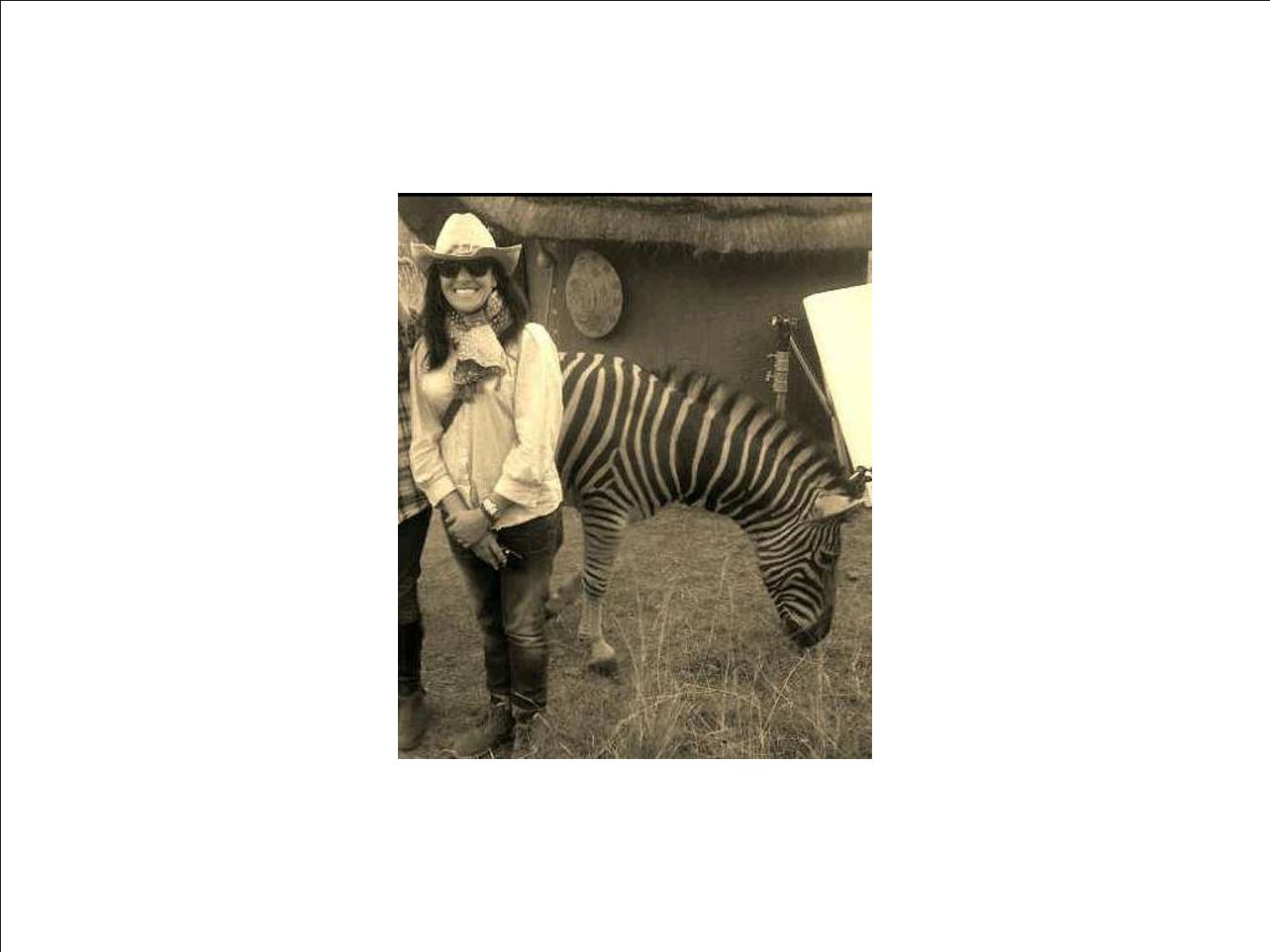nd her understanding that fashion has n atile and boundary-less. She is one of th outh African film and television industry relationship with many stills photograp

ndustry for over 12 years working her m ional and local directors for both interna evlon, Hennessey, Porsche, SAA and Die many more.

ture films like 'The Long Walk to Freedo videos for artists such as Drake. Her tal

energy are unmatched.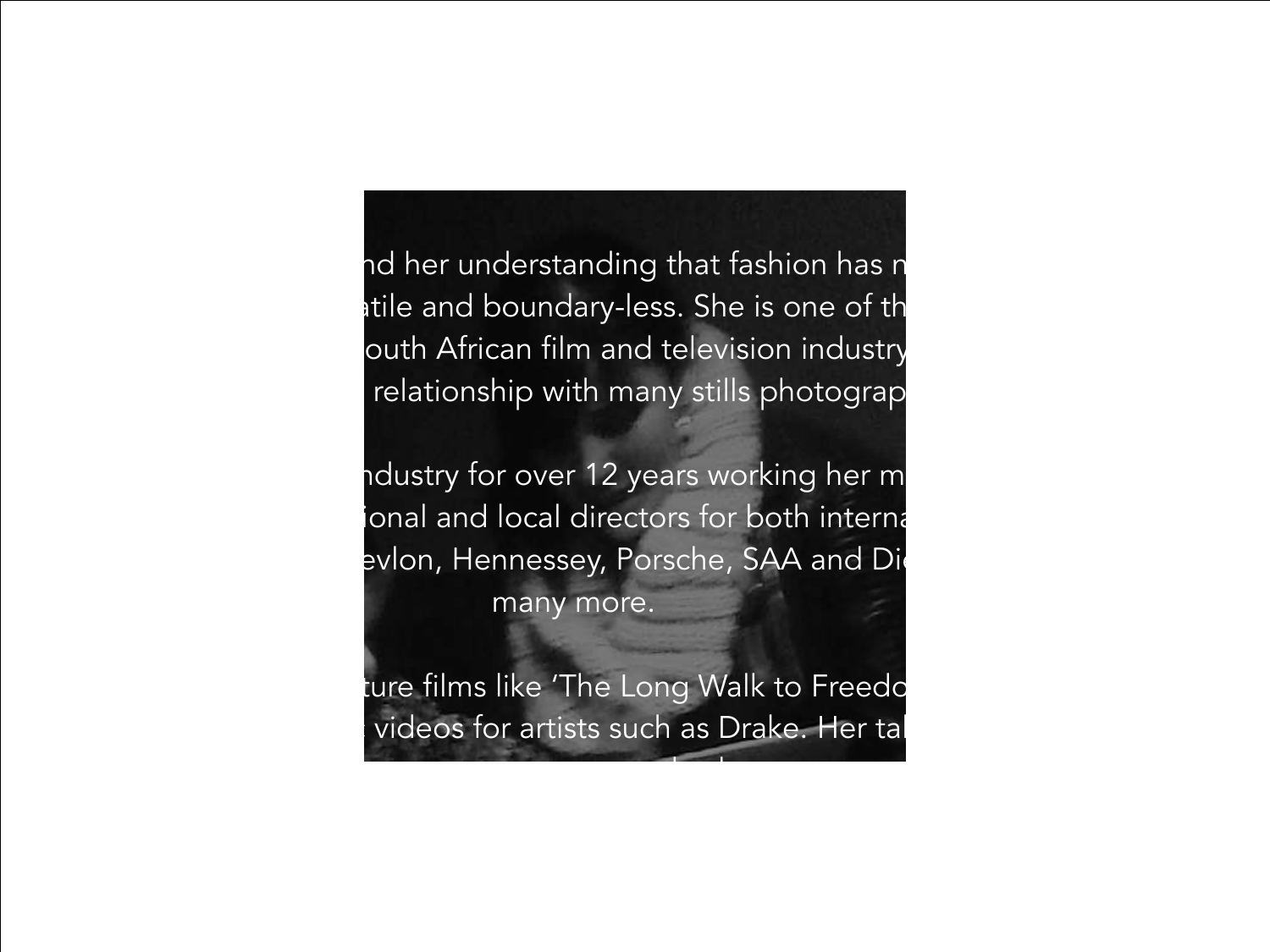# **Experience**

#### **Long Form**

| <b>TITLE</b>                | <b>CLIENT</b>                      | <b>TYPE</b>           | JOB DESCRIPTION                                 | <b>DIRECTOR</b>           | <b>DATE</b> |
|-----------------------------|------------------------------------|-----------------------|-------------------------------------------------|---------------------------|-------------|
| QUEEN OF KATWE              | MOONLIGHTING                       | TV SERIES             | COSTUMER<br>SUPERVISOR/<br>COSTUME<br>ASSISTANT |                           | 2015        |
| HALF OF THE<br>YELLOW SUN   | <b>SLATE FILMS</b>                 | <b>FEATURE</b>        | <b>BUYER</b>                                    | <b>BIYI BANDELE</b>       | 2013        |
| <b>BLENDED</b>              | GULFSTREAM PICTURES                | <b>FEATURE</b>        | COSTUME<br>SUPERVISOR/<br><b>BUYER</b>          | FRANK CORACI              | 2013        |
| THE LONG WALK<br>TO FREEDOM | FILM AFRICA                        | FEATURE               | COSTUME<br>SUPERVISOR OF<br>UNIFORMS            | <b>JUSTIN</b><br>CHADWICK | 2012        |
| WARRIOR                     | FILM TRIBE                         | FEATURE               | DAILIES BUYER                                   | GAVIN O'CONNOR            | 2010        |
| CARAS Y BOCAS               | BOMB                               | TV SERIES<br>(BRAZIL) | COSTUME<br>DESIGNER                             | WALCYR<br>CARRASCO        | 2009        |
| <b>DIVAS</b>                | <b>BRAINSTORM</b><br>ENTERTAINMENT | TV SERIES             | COSTUME<br>SUPERVISOR                           | DAVID HICKSON             | 2009        |
| WILD AT HEART               | COMPANY PICTURES                   | TV SERIES             | COSTUME<br>SUPERVISOR                           | ASHLEY PHAROAH            | 2007        |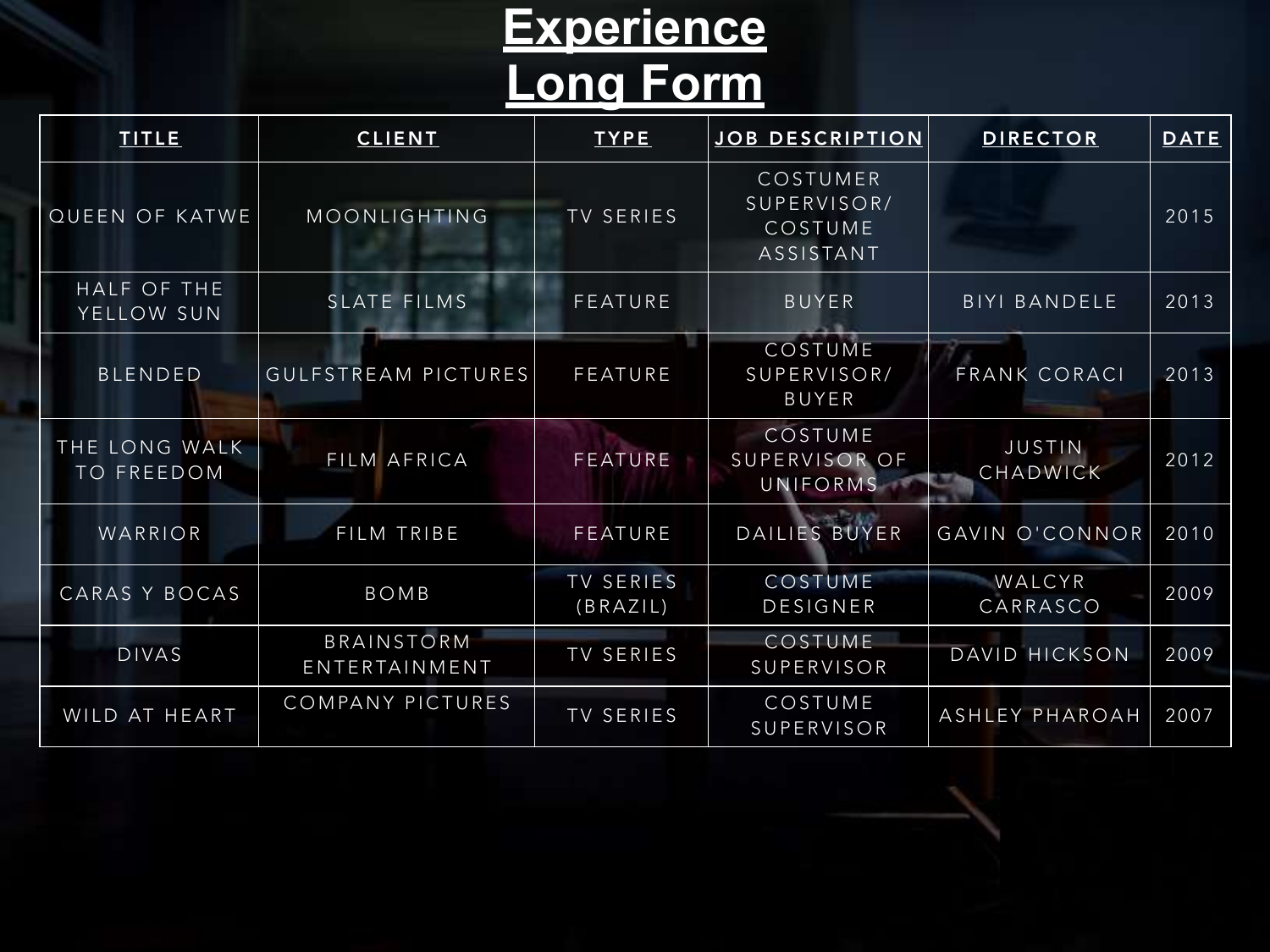| <b>TITLE</b>       | <b>CLIENT</b>    | <b>TYPE</b> | JOB DESCRIPTION | <b>DIRECTOR</b>       | <b>DATE</b> |
|--------------------|------------------|-------------|-----------------|-----------------------|-------------|
| <b>VODACOM</b>     | <b>MERCY</b>     | COMMERCIAL  | STYLIST         | ROBIN ADAMS           | 2021        |
| <b>STREPSILS</b>   | <b>MASSIF</b>    | COMMERCIAL  | STYLIST         | <b>GORDON LINDSAY</b> | 2021        |
| <b>VIVO</b>        | <b>GATEHOUSE</b> | COMMERCIAL  | STYLIST         | ROB KAPLAN            | 2021        |
| <b>FLYING FISH</b> | <b>GENTLEMEN</b> | COMMERCIAL  | STYLIST         | <b>GREG ROM</b>       | 2020        |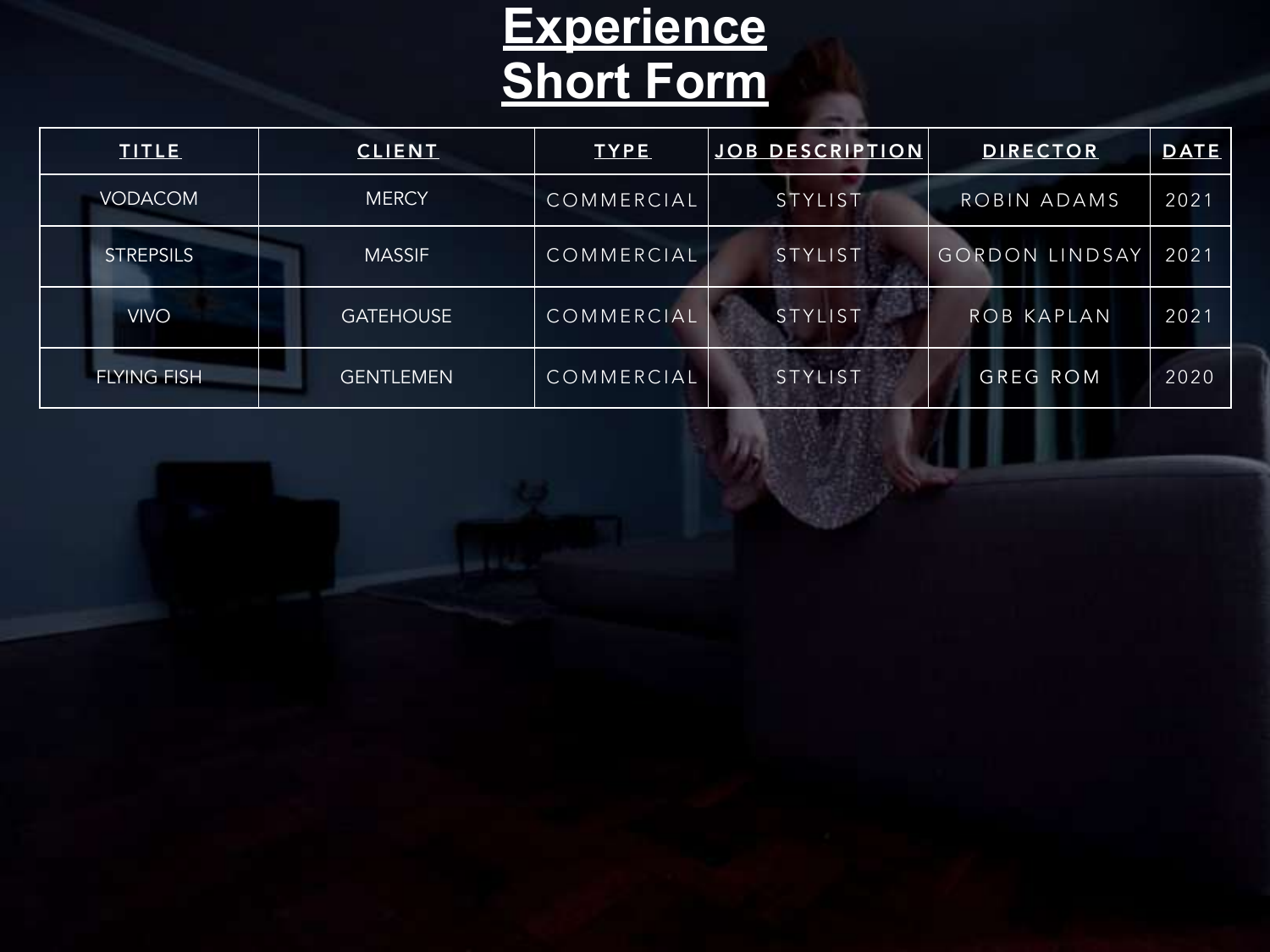| <b>TITLE</b>    | <b>CLIENT</b>        | <b>TYPE</b> | <b>JOB DESCRIPTION</b> | <b>DIRECTOR</b> | <b>DATE</b> |
|-----------------|----------------------|-------------|------------------------|-----------------|-------------|
| <b>KFC</b>      | <b>GIANT</b>         | COMMERCIAL  | STYLIST                | KARIEN CHERRY   | 2021        |
| <b>BIG WAY</b>  | THE SHOOTING GALLERY | COMMERCIAL  | STYLIST                |                 | 2021        |
| <b>CARLING</b>  | <b>DARLING</b>       | COMMERCIAL  | <b>STYLIST</b>         | <b>SLIM</b>     | 2021        |
| <b>UBER</b>     | <b>GENTLEMEN</b>     | COMMERCIAL  | STYLIST                | GREG ROM        | 2021        |
| <b>SAMSUNG</b>  | <b>STAR</b>          | COMMERCIAL  | STYLIST                | MARKSTRY        | 2021        |
| <b>ASSUPOL</b>  | <b>TRIPLE STORY</b>  | COMMERCIAL  | <b>STYLIST</b>         | BRENNAN LEWIS   | 2021        |
| <b>BUILD IT</b> | <b>GENTLEMEN</b>     | COMMERCIAL  | <b>STYLIST</b>         | GREG ROM        | 2021        |
| <b>UBER GO</b>  | <b>GENTLEMEN</b>     | COMMERCIAL  | <b>STYLIST</b>         | GREG ROM        | 2021        |
| <b>GAVISCON</b> | <b>GENTLEMEN</b>     | COMMERCIAL  | <b>STYLIST</b>         | GREG ROM        | 2021        |
| <b>CADBURY</b>  | <b>MASSIF</b>        | COMMERCIAL  | <b>STYLIST</b>         | DEAN BLUMBERG   | 2021        |
| <b>KFC</b>      | <b>CARBON</b>        | COMMERCIAL  | STYLIST                |                 | 2020        |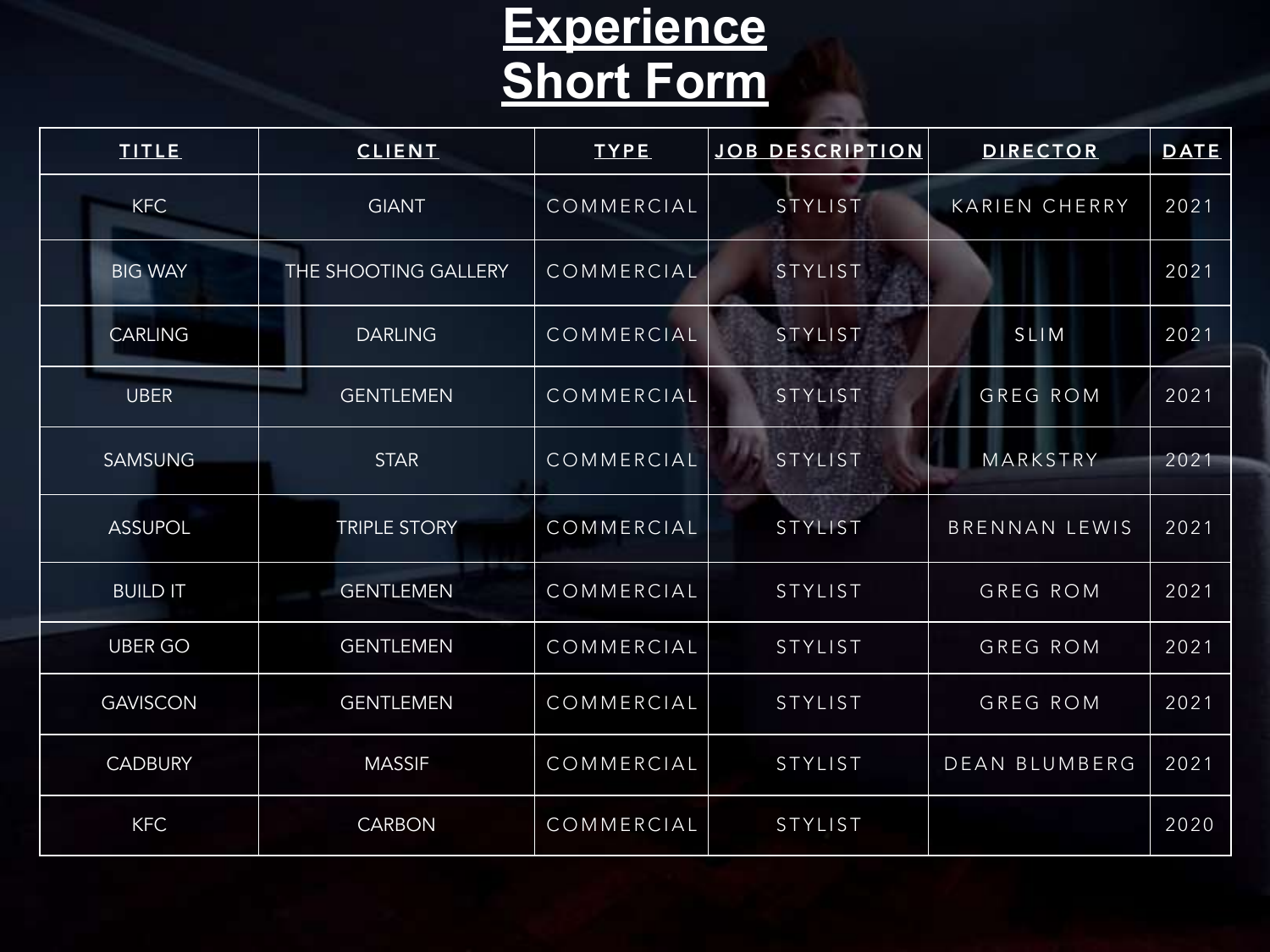| <b>TITLE</b>      | <b>CLIENT</b>      | <b>TYPE</b> | JOB DESCRIPTION | <b>DIRECTOR</b>      | <b>DATE</b> |
|-------------------|--------------------|-------------|-----------------|----------------------|-------------|
| NANDO'S           | <b>GENTLEMEN</b>   | COMMERCIAL  | <b>STYLIST</b>  | GREG ROM             | 2020        |
| <b>GAME</b>       | <b>ODD NUMBER</b>  | COMMERCIAL  | STYLIST         | BRENNAN LEWIS        | 2020        |
| <b>ASSUPOL</b>    | <b>ODD NUMBER</b>  | COMMERCIAL  | <b>STYLIST</b>  | BRENNAN LEWIS        | 2020        |
| CELL C            | <b>GIANT</b>       | COMMERCIAL  | STYLIST         | <b>KARIEN CHERRY</b> | 2020        |
| <b>SPAR TOPS</b>  | <b>GENTLEMEN</b>   | COMMERCIAL  | STYLIST         | GREG ROM             | 2020        |
| <b>SAMSUNG</b>    | <b>STAR</b>        | COMMERCIAL  | STYLIST         | MARKSTRY             | 2020        |
| <b>PROTEX</b>     | <b>MASSIF</b>      | COMMERCIAL  | <b>STYLIST</b>  | DEAN BLUMBERG        | 2020        |
| <b>CAPITEC</b>    | <b>MASSIF</b>      | COMMERCIAL  | STYLIST         | DEAN BLUMBERG        | 2020        |
| <b>LEGO</b>       | <b>SMOKIN' GUN</b> | COMMERCIAL  | STYLIST         | LALI AVIS            | 2020        |
| <b>DOWN</b>       | EYE LOVE FILMS     | COMMERCIAL  | STYLIST         |                      | 2020        |
| <b>OLD MUTUAL</b> | <b>STAR</b>        | COMMERCIAL  | STYLIST         | TEBZA MALOPE         | 2020        |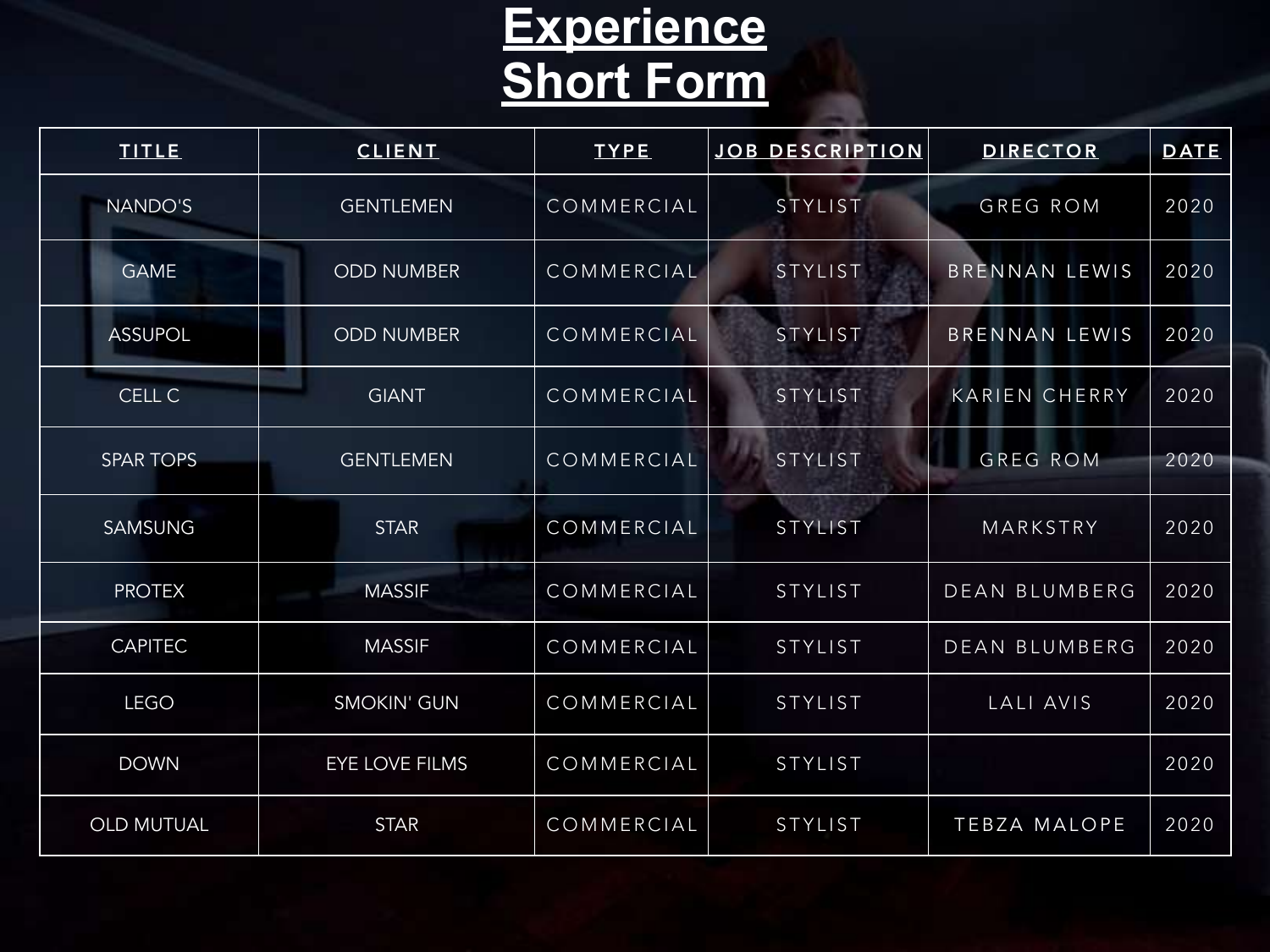| <b>TITLE</b>    | <b>CLIENT</b>             | <b>TYPE</b> | JOB DESCRIPTION | <b>DIRECTOR</b> | <b>DATE</b> |
|-----------------|---------------------------|-------------|-----------------|-----------------|-------------|
| <b>MOMENTUM</b> | <b>THEY</b>               | COMMERCIAL  | STYLIST         | ALAN IRVIN      | 2020        |
| <b>MORETIN</b>  | <b>MASTERS AND SAVANT</b> | COMMERCIAL  | <b>STYLIST</b>  |                 | 2020        |
| <b>ACC 200</b>  | <b>MOI</b>                | COMMERCIAL  | STYLIST         |                 | 2020        |
| <b>SHARENOW</b> | <b>SAILOR</b>             | COMMERCIAL  | STYLIST         |                 | 2019        |
| <b>PNP</b>      | <b>GENTLEMEN</b>          | COMMERCIAL  | STYLIST         |                 | 2019        |
| <b>DATSUN</b>   | <b>GENTLEMEN</b>          | COMMERCIAL  | STYLIST         | GREG ROM        | 2019        |
| <b>COKE</b>     | <b>STAR</b>               | COMMERCIAL  | <b>STYLIST</b>  |                 | 2019        |
| <b>TOYOTA</b>   | <b>FUEL CONTENT</b>       | COMMERCIAL  | STYLIST         |                 | 2019        |
| <b>VERVE</b>    | <b>BLACK GOSLING</b>      | COMMERCIAL  | STYLIST         |                 | 2019        |
| <b>TOYOTA</b>   | <b>HUNGRY</b>             | COMMERCIAL  | STYLIST         | KOFI            | 2019        |
| <b>FNB</b>      | <b>DARLING</b>            | COMMERCIAL  | STYLIST         | <b>SLIM</b>     | 2019        |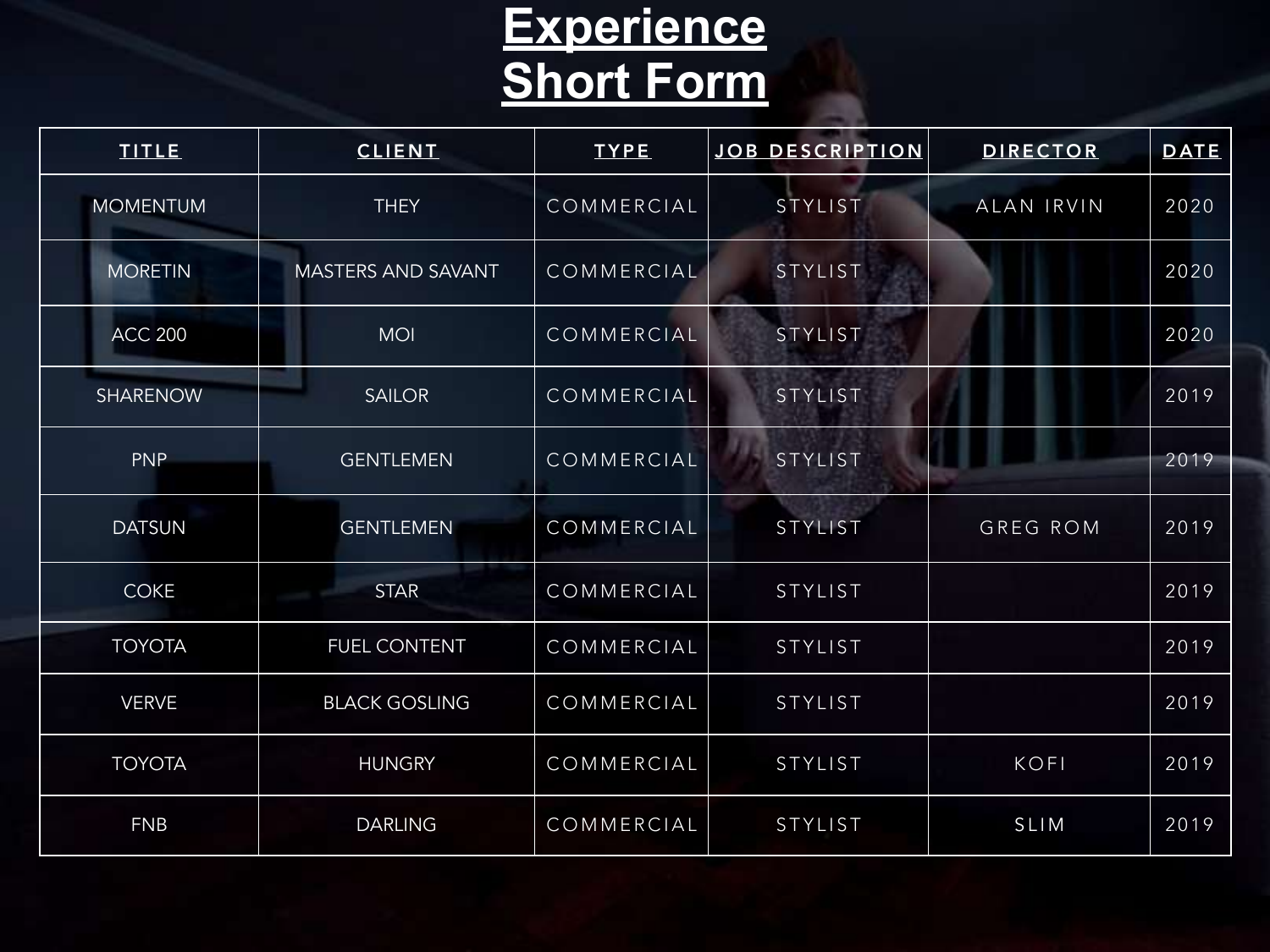| <b>TITLE</b>        | <b>CLIENT</b>      | <b>TYPE</b> | JOB DESCRIPTION | <b>DIRECTOR</b>     | <b>DATE</b> |
|---------------------|--------------------|-------------|-----------------|---------------------|-------------|
| <b>SAMSUNG</b>      | <b>STAR</b>        | COMMERCIAL  | STYLIST         |                     | 2019        |
| <b>KFC</b>          | <b>CARBON</b>      | COMMERCIAL  | <b>STYLIST</b>  |                     | 2019        |
| PIZZA HUT           | <b>TEAM SUNDAY</b> | COMMERCIAL  | <b>STYLIST</b>  |                     | 2019        |
| <b>MUTZIG</b>       | <b>GIANT</b>       | COMMERCIAL  | <b>STYLIST</b>  |                     | 2019        |
| <b>HARPIC</b>       | <b>MASSIF</b>      | COMMERCIAL  | <b>STYLIST</b>  |                     | 2019        |
| <b>NIVEA</b>        | <b>GENTLEMEN</b>   | COMMERCIAL  | STYLIST         | JONO HALL           | 2019        |
| <b>NUTRIDAY</b>     | <b>MASSIF</b>      | COMMERCIAL  | STYLIST         | DEAN BLUMBERG       | 2019        |
| <b>SASOL</b>        | <b>STAR</b>        | COMMERCIAL  | <b>STYLIST</b>  |                     | 2019        |
| <b>AFRICAN BANK</b> | <b>STAR</b>        | COMMERCIAL  | STYLIST         |                     | 2019        |
| <b>MAQ</b>          | LIFE DESIGN        | COMMERCIAL  | STYLIST         | LINDA<br>NOTELAVITZ | 2019        |
| <b>CONTINENTAL</b>  | <b>GIANT</b>       | COMMERCIAL  | STYLIST         | IAN GABRIEL         | 2019        |

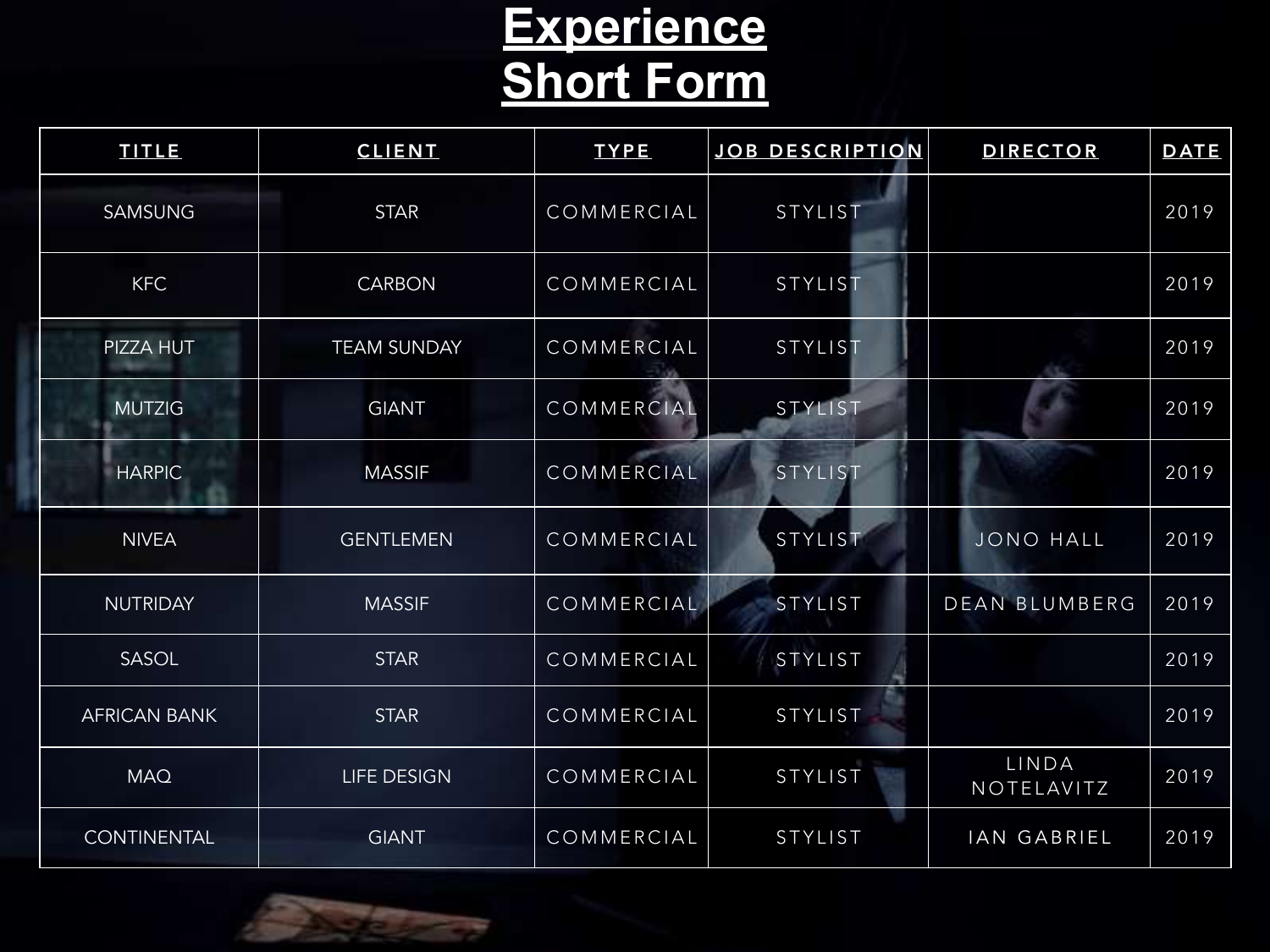| <b>TITLE</b>                        | <b>CLIENT</b>          | <b>TYPE</b> | JOB DESCRIPTION | <b>DIRECTOR</b>      | <b>DATE</b> |
|-------------------------------------|------------------------|-------------|-----------------|----------------------|-------------|
| AMSTEL                              | <b>MASSIF</b>          | COMMERCIAL  | <b>STYLIST</b>  | DEAN BLUMBERG        | 2019        |
| <b>NUROFEN</b>                      | <b>PICTURE TREE</b>    | COMMERCIAL  | <b>STYLIST</b>  | BEVON CULLINAN       | 2018        |
| <b>SMART EQ</b>                     | <b>SMOKIN' GUN</b>     | COMMERCIAL  | STYLIST         | PATRICIO<br>MARTINEZ | 2018        |
| <b>STANDARD</b><br><b>CHARTERED</b> | <b>AFS PRODUCTIONS</b> | COMMERCIAL  | STYLIST         | <b>BRUCE HUNT</b>    | 2018        |
| HUNTERS EDGE                        | <b>THEY</b>            | COMMERCIAL  | <b>STYLIST</b>  | ALAN IRVINE          | 2018        |
| <b>DSTV</b>                         | <b>HUNGRY</b>          | COMMERCIAL  | <b>STYLIST</b>  | <b>KOFI</b>          | 2018        |
| <b>SHOWMAX</b>                      | <b>MASSIF</b>          | COMMERCIAL  | STYLIST         | NARE MOKGOTHO        | 2018        |
| <b>MAHINDRA</b>                     | <b>THEY</b>            | COMMERCIAL  | STYLIST         | ALAN IRVINE          | 2018        |
| <b>NIKE</b>                         | <b>ROMANCE</b>         | COMMERCIAL  | <b>STYLIST</b>  | AG ROJAS             | 2018        |
| <b>DSTV</b>                         | YOUR GIRLFRIEND        | COMMERCIAL  | STYLIST         | MORGAN DINGLE        | 2018        |
| <b>JAMESONS</b>                     | <b>GATEHOUSE</b>       | COMMERCIAL  | STYLIST         | ANTHONY<br>MANDLER   | 2018        |
| <b>SANLAM</b>                       | <b>GIANT</b>           | COMMERCIAL  | STYLIST         | IAN GABRIEL          | 2018        |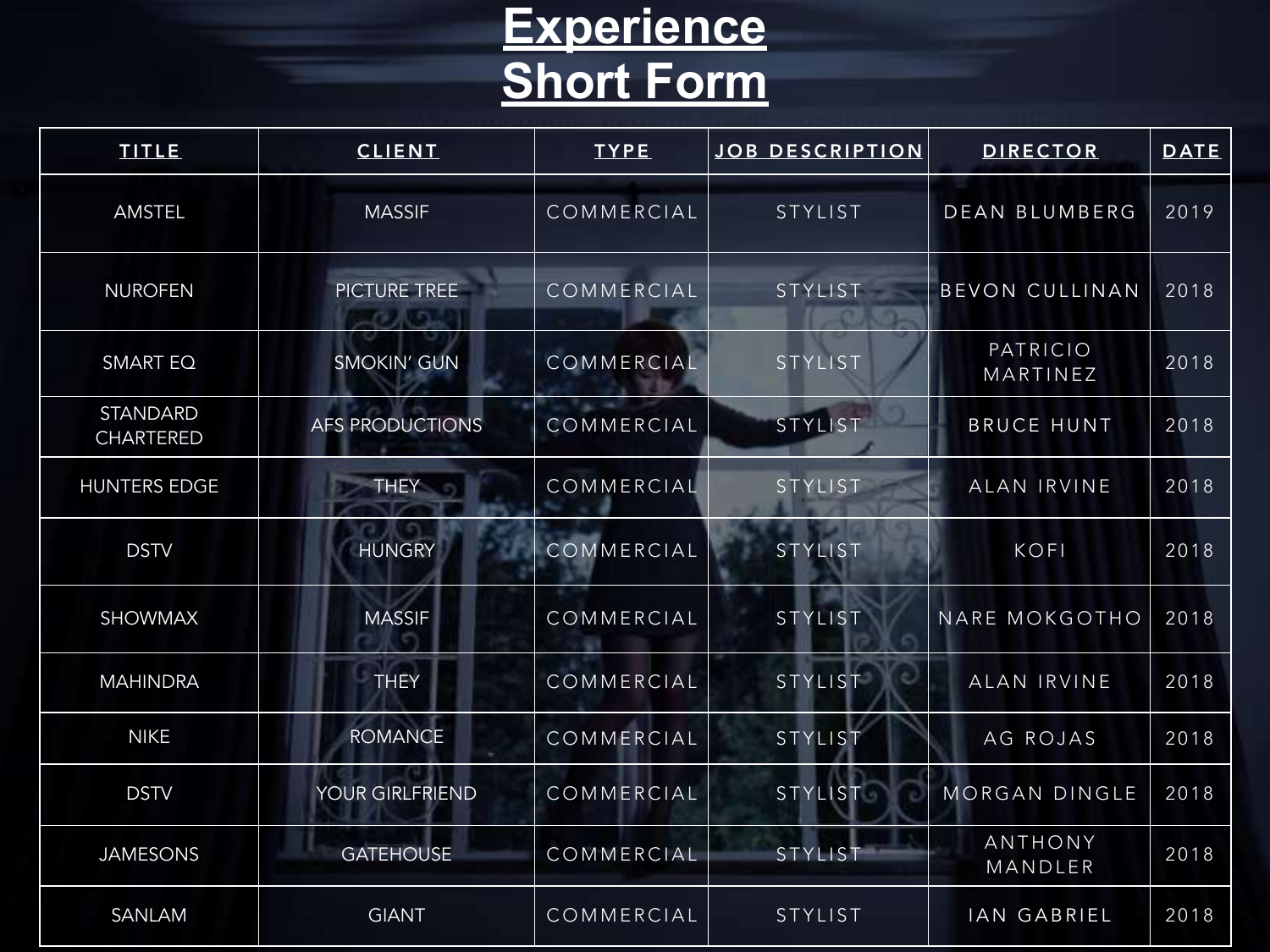| <b>TITLE</b>        | <b>CLIENT</b>          | <b>TYPE</b> | JOB DESCRIPTION | <b>DIRECTOR</b> | <b>DATE</b> |
|---------------------|------------------------|-------------|-----------------|-----------------|-------------|
| <b>DUREX</b>        | <b>OLD SOUL</b>        | COMMERCIAL  | <b>STYLIST</b>  | TRISTAN SCHÄFER | 2018        |
| SONY                | THE FARM               | COMMERCIAL  | <b>STYLIST</b>  | DANIEL DIFELICE | 2018        |
| <b>CASTLE</b>       | <b>MASSIF</b>          | COMMERCIAL  | STYLIST         | MARC SIDELSKY   | 2018        |
| <b>LACTOKID</b>     | <b>FOCUS FILMS</b>     | COMMERCIAL  | STYLIST         |                 | 2018        |
| <b>PRO MILD</b>     | <b>NAVIGATOR</b>       | COMMERCIAL  | STYLIST         |                 | 2018        |
| <b>OUTSURANCE</b>   | <b>CARBON</b>          | COMMERCIAL  | STYLIST         |                 | 2018        |
| <b>ALLAN GREY</b>   | <b>PLANK FILMS</b>     | COMMERCIAL  | <b>STYLIST</b>  | PETER POHORSKY  | 2018        |
| <b>SANTAM</b>       | <b>TENACITY FILMS</b>  | COMMERCIAL  | <b>STYLIST</b>  |                 | 2018        |
| <b>ENCA</b>         | <b>BOMB</b>            | COMMERCIAL  | <b>STYLIST</b>  |                 | 2017        |
| <b>CITADEL</b>      | <b>TENACITY FILMS</b>  | COMMERCIAL  | STYLIST         |                 | 2017        |
| <b>DSTV CONTENT</b> | THACKWELL AND WHITAKER | COMMERCIAL  | STYLIST         | GREG LOMAS      | 2017        |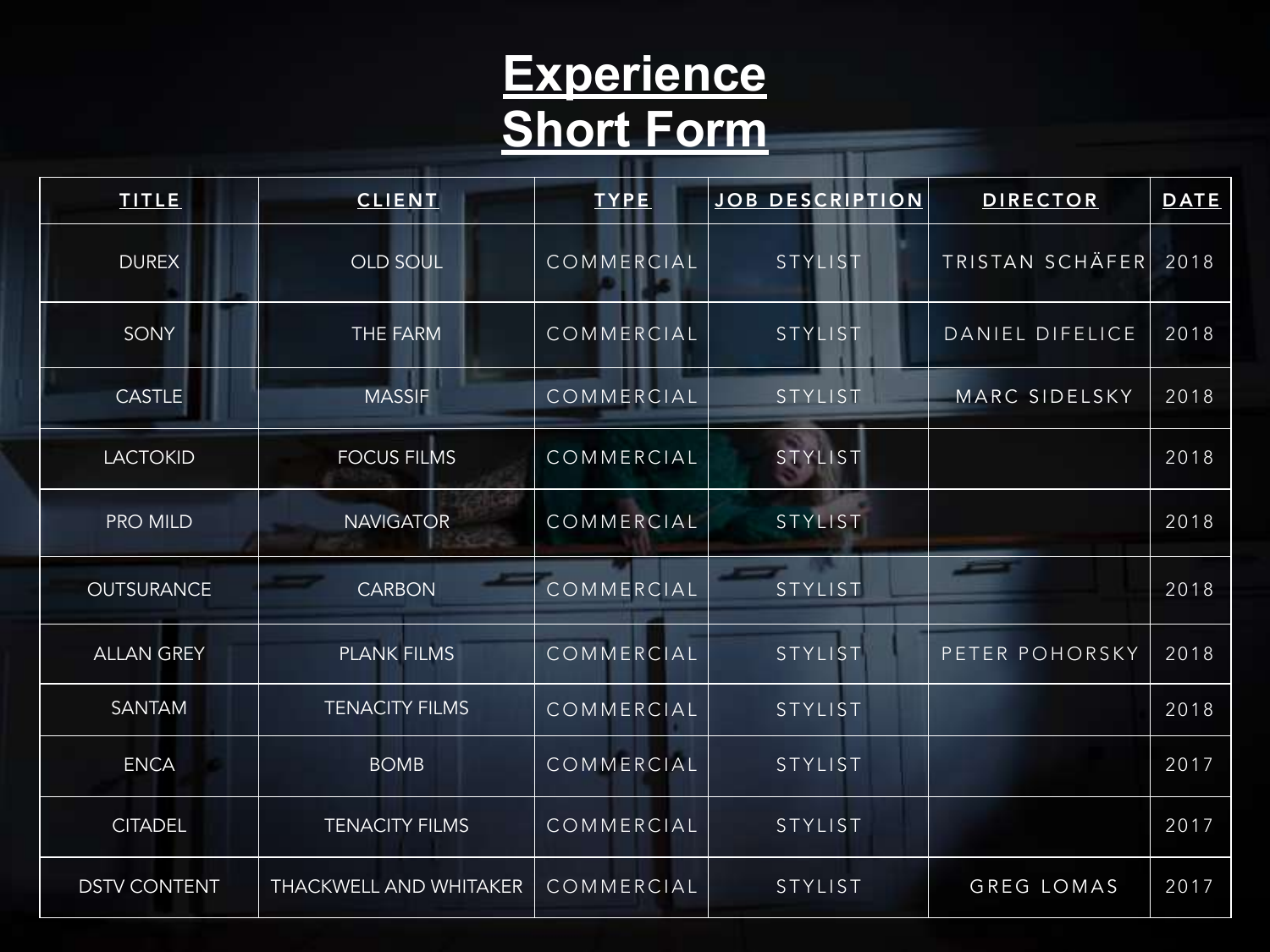| <b>TITLE</b>         | <b>CLIENT</b>        | <b>TYPE</b>   | JOB DESCRIPTION | DIRECTOR       | <b>DATE</b> |
|----------------------|----------------------|---------------|-----------------|----------------|-------------|
| <b>NIVEA</b>         | <b>HELLOCOMPUTER</b> | COMMERCIAL    | STYLIST         |                | 2017        |
| <b>SPAR</b>          | <b>STAR FILMS</b>    | COMMERCIAL    | <b>STYLIST</b>  | WIM STEYTLER   | 2017        |
| <b>VODACOM</b>       | <b>DARLING FILMS</b> | COMMERCIAL    | <b>STYLIST</b>  | CHLOE COETSEE  | 2017        |
| <b>MTN</b>           | <b>PLANK FILMS</b>   | COMMERCIAL    | STYLIST         |                | 2017        |
| <b>DUTCH LOTTERY</b> | <b>NAVIGATOR</b>     | COMMERCIAL    | STYLIST         |                | 2017        |
| <b>CAMBRIDGE</b>     | <b>ORACULAN</b>      | COMMERCIAL    | STYLIST         |                | 2017        |
| <b>HERO</b>          | <b>GIANT</b>         | COMMERCIAL    | STYLIST         |                | 2017        |
| <b>DSTV CONTENT</b>  | <b>MASSIF</b>        | COMMERCIAL    | <b>STYLIST</b>  | DEAN BLUMBERG  | 2017        |
| <b>OTB DOCCIE</b>    | NO WHERE ELSE        | <b>DOCCIE</b> | STYLIST         |                | 2017        |
| <b>CASTLE FREE</b>   | <b>PLANK FILMS</b>   | COMMERCIAL    | <b>STYLIST</b>  | PETER POHORSKY | 2017        |
| <b>PRINGLES</b>      | <b>LUCKY RABBIT</b>  | COMMERCIAL    | STYLIST         |                | 2017        |
| <b>GAVISCON</b>      | <b>MASSIF</b>        | COMMERCIAL    | STYLIST         |                | 2017        |
| <b>LIPTON</b>        | <b>GATEHOUSE</b>     | COMMERCIAL    | <b>STYLIST</b>  |                | 2017        |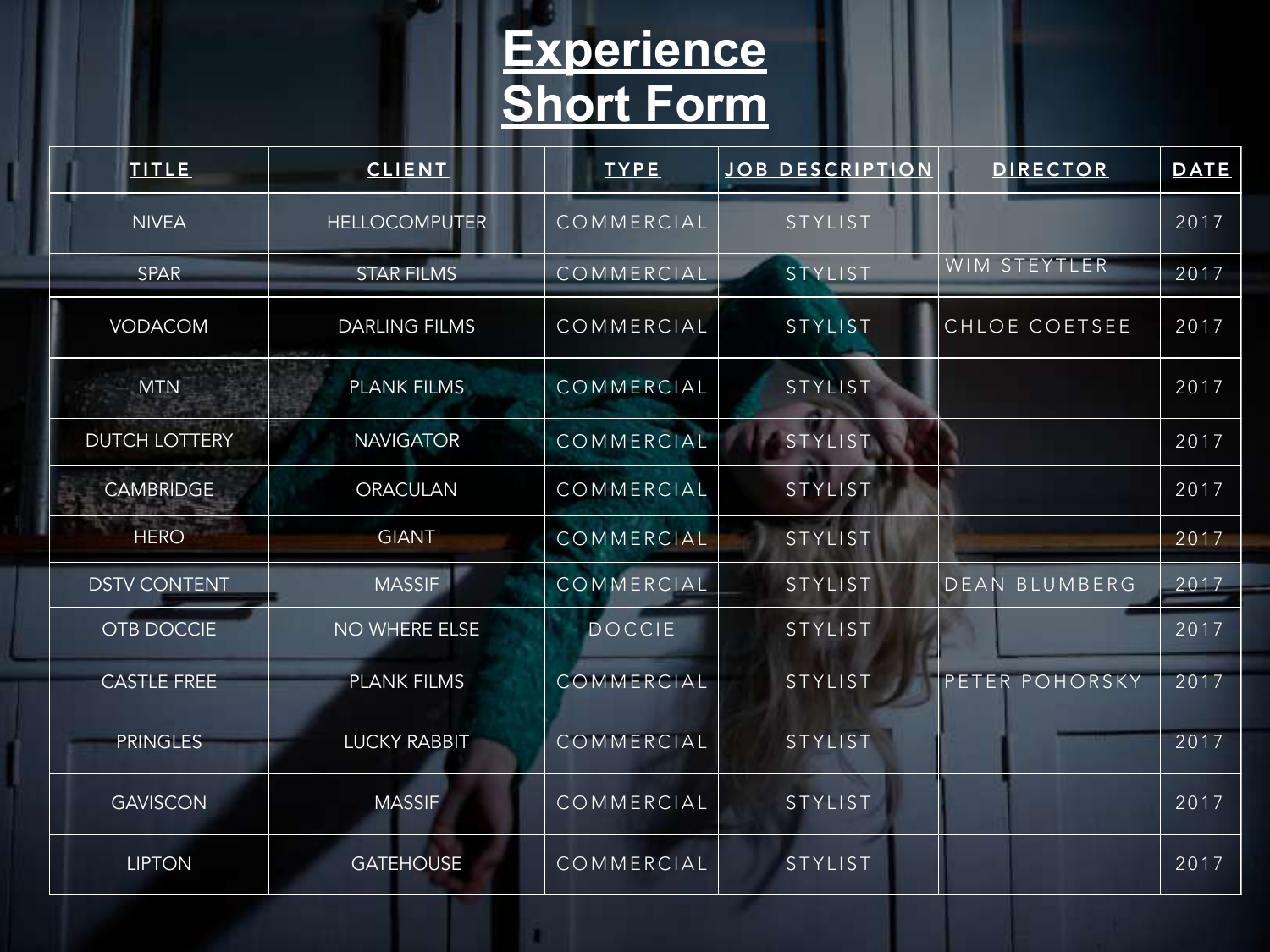| <u>TITLE</u>    | <b>CLIENT</b>   | <b>TYPE</b> | <b>JOB DESCRIPTION</b> | <b>DIRECTOR</b> | <b>DATE</b> |
|-----------------|-----------------|-------------|------------------------|-----------------|-------------|
| WIMPY           | EGG FILMS       | COMMERCIAL  | <b>STYLIST</b>         |                 | 2016        |
| NISSAN          | DARLING         | COMMERCIAL  | <b>STYLIST</b>         |                 | 2016        |
| SAMSUNG         | LIFE DESIGN     | COMMERCIAL  | <b>STYLIST</b>         |                 | 2016        |
| <b>VODACOM</b>  | SPITFIRE        | COMMERCIAL  | STYLIST                |                 | 2016        |
| <b>INVESTEC</b> | GIANT           | COMMERCIAL  | <b>STYLIST</b>         |                 | 2016        |
| <b>DSTV</b>     | FRIEZE          | COMMERCIAL  | STYLIST                |                 | 2016        |
| HUNTERS         | <b>PLANK</b>    | COMMERCIAL  | <b>STYLIST</b>         |                 | 2016        |
| <b>DETTOL</b>   | <b>TENACITY</b> | COMMERCIAL  | <b>STYLIST</b>         |                 | 2016        |
| PROJECT PEAR    | GATEHOUSE       | COMMERCIAL  | <b>STYLIST</b>         |                 | 2016        |
| CADBURYS        | PLANK           | COMMERCIAL  | STYLIST                |                 | 2016        |
| HUNTER STILLS   | 140 BBDO        | COMMERCIAL  | <b>STYLIST</b>         |                 | 2016        |
| ARIEL           | CASTA DIVA      | COMMERCIAL  | <b>STYLIST</b>         |                 | 2016        |
| <b>REVLON</b>   | <b>TENACITY</b> | COMMERCIAL  | <b>STYLIST</b>         |                 | 2016        |
| MTN             | FRIEZE          | COMMERCIAL  | <b>STYLIST</b>         |                 | 2015        |
| REVLON          | <b>TENACITY</b> | COMMERCIAL  | STYLIST                |                 | 2015        |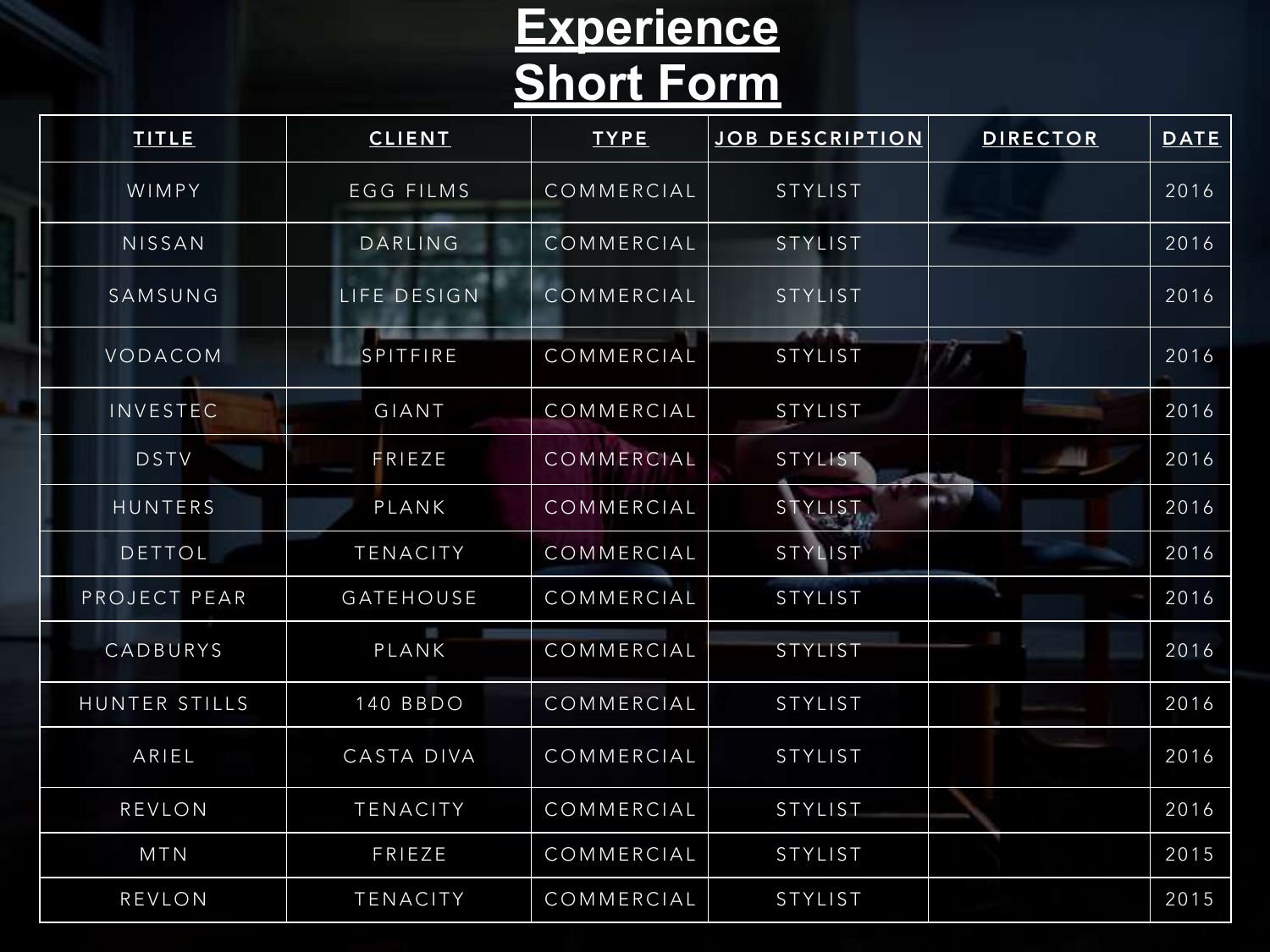| <b>TITLE</b>   | <b>CLIENT</b>               | <b>TYPE</b> | JOB DESCRIPTION | <b>DIRECTOR</b> | <b>DATE</b> |
|----------------|-----------------------------|-------------|-----------------|-----------------|-------------|
| OANDO          | NEIL ROBERTS<br>PRODUCTIONS | COMMERCIAL  | STYLIST         |                 | 2015        |
| OUTSURANCE     | MINISTRY OF<br>ILLUSION     | COMMERCIAL  | STYLIST         |                 | 2015        |
| CENTRUM        | MINISTRY OF<br>ILLUSION     | COMMERCIAL  | STYLIST         |                 | 2015        |
| SUZUKI         | JOHNNY GUNN                 | COMMERCIAL  | STYLIST         |                 | 2015        |
| VODACOM        | SPITFIRE                    | COMMERCIAL  | STYLIST         |                 | 2015        |
| STYLING DREADZ | MINISTRY OF<br>ILLUSION     | COMMERCIAL  | <b>STYLIST</b>  |                 | 2015        |
| <b>ALWAYS</b>  | MINISTRY OF<br>ILLUSION     | COMMERCIAL  | <b>STYLIST</b>  |                 | 2015        |
| CARTRACK       | GIANT                       | COMMERCIAL  | <b>STYLIST</b>  |                 | 2015        |
| FNB            | GIANT                       | COMMERCIAL  | STYLIST         |                 | 2015        |
| <b>STEERS</b>  | DARLING                     | COMMERCIAL  | STYLIST         |                 | 2015        |
| NIVEA          | DARLING                     | COMMERCIAL  | STYLIST         |                 | 2015        |
| MALTA GUINNESS | GIANT                       | COMMERCIAL  | STYLIST         |                 | 2015        |
| CHIVAS         | <b>TENACITY</b>             | COMMERCIAL  | STYLIST         |                 | 2015        |
| <b>BP</b>      | <b>TENACITY</b>             | COMMERCIAL  | STYLIST         |                 | 2015        |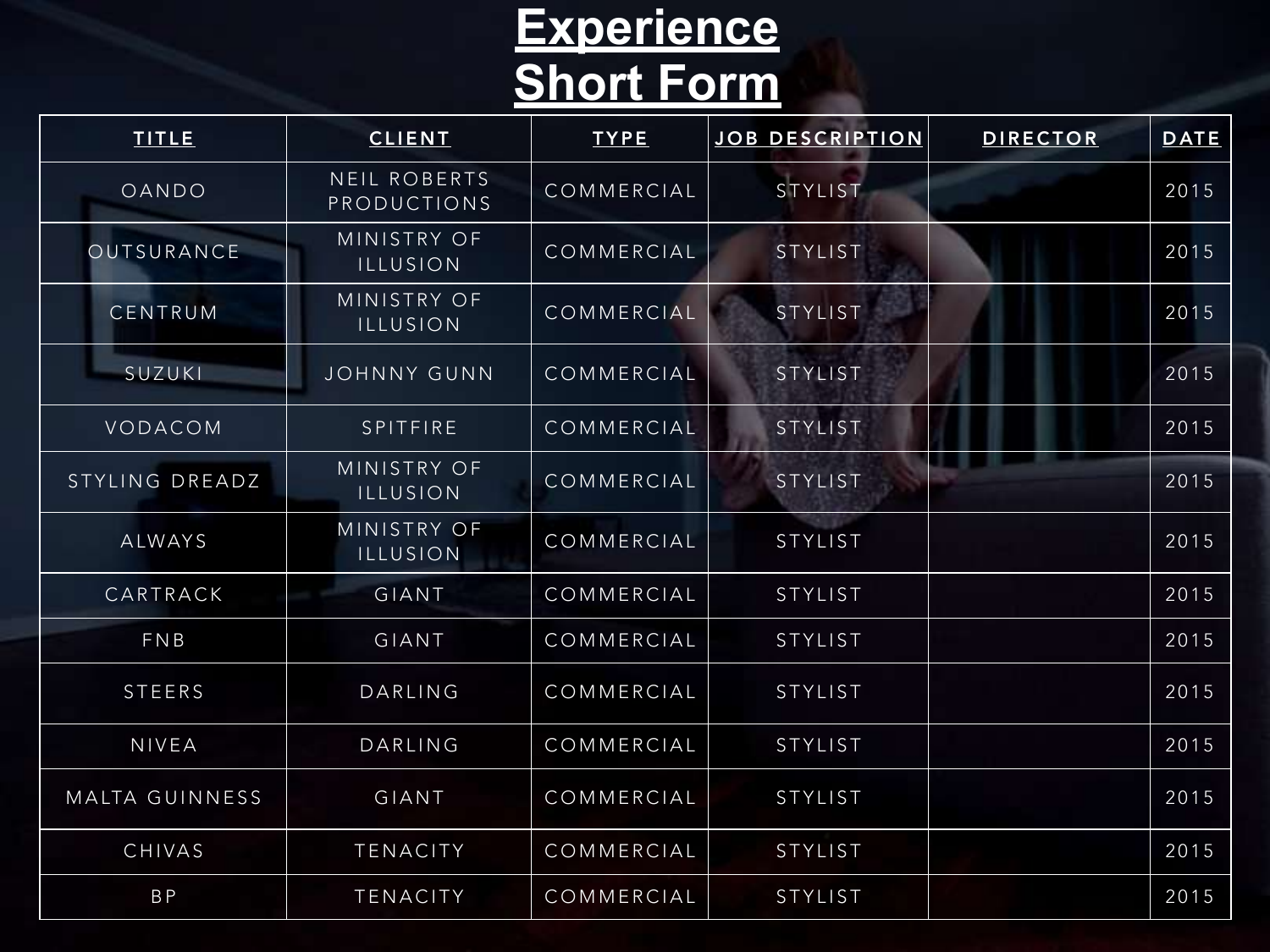| <u>TITLE</u>    | <b>CLIENT</b>      | <b>TYPE</b> | JOB DESCRIPTION | <b>DIRECTOR</b> | <b>DATE</b> |
|-----------------|--------------------|-------------|-----------------|-----------------|-------------|
| KFC             | TENACITY           | COMMERCIAL  | STYLIST         |                 | 2015        |
| <b>COKE</b>     | STAR               | COMMERCIAL  | <b>STYLIST</b>  |                 | 2015        |
| CELL C          | DARLING            | COMMERCIAL  | <b>STYLIST</b>  |                 | 2015        |
| NIGHTSHIFT      | NAVIGATOR          | COMMERCIAL  | <b>STYLIST</b>  |                 | 2015        |
| METROPOLITAN    | QUIZZICAL PICTURES | COMMERCIAL  | STYLIST         |                 | 2015        |
| <b>DANIO</b>    | <b>JUICE FILMS</b> | COMMERCIAL  | <b>STYLIST</b>  |                 | 2014        |
| SAA             | VELOCITY           | COMMERCIAL  | STYLIST         |                 | 2014        |
| <b>FINDUS</b>   | MOONLIGHTING       | COMMERCIAL  | STYLIST         |                 | 2014        |
| <b>NIVEA</b>    | <b>TENACITY</b>    | COMMERCIAL  | STYLIST         |                 | 2014        |
| NANDOS          | <b>PLANK</b>       | COMMERCIAL  | <b>STYLIST</b>  |                 | 2014        |
| SUPAQUIK        | EGG FILMS          | COMMERCIAL  | <b>STYLIST</b>  |                 | 2014        |
| <b>MCCAINS</b>  | ORANGE FILMS       | COMMERCIAL  | STYLIST         |                 | 2014        |
| SCHWARTZKOPF    | <b>TENACITY</b>    | COMMERCIAL  | STYLIST         |                 | 2014        |
| HOLLARD MOTOR X | FRIEZE             | COMMERCIAL  | STYLIST         |                 | 2014        |
| MONDELEZ        | FULL FRAME FILMS   | COMMERCIAL  | STYLIST         |                 | 2014        |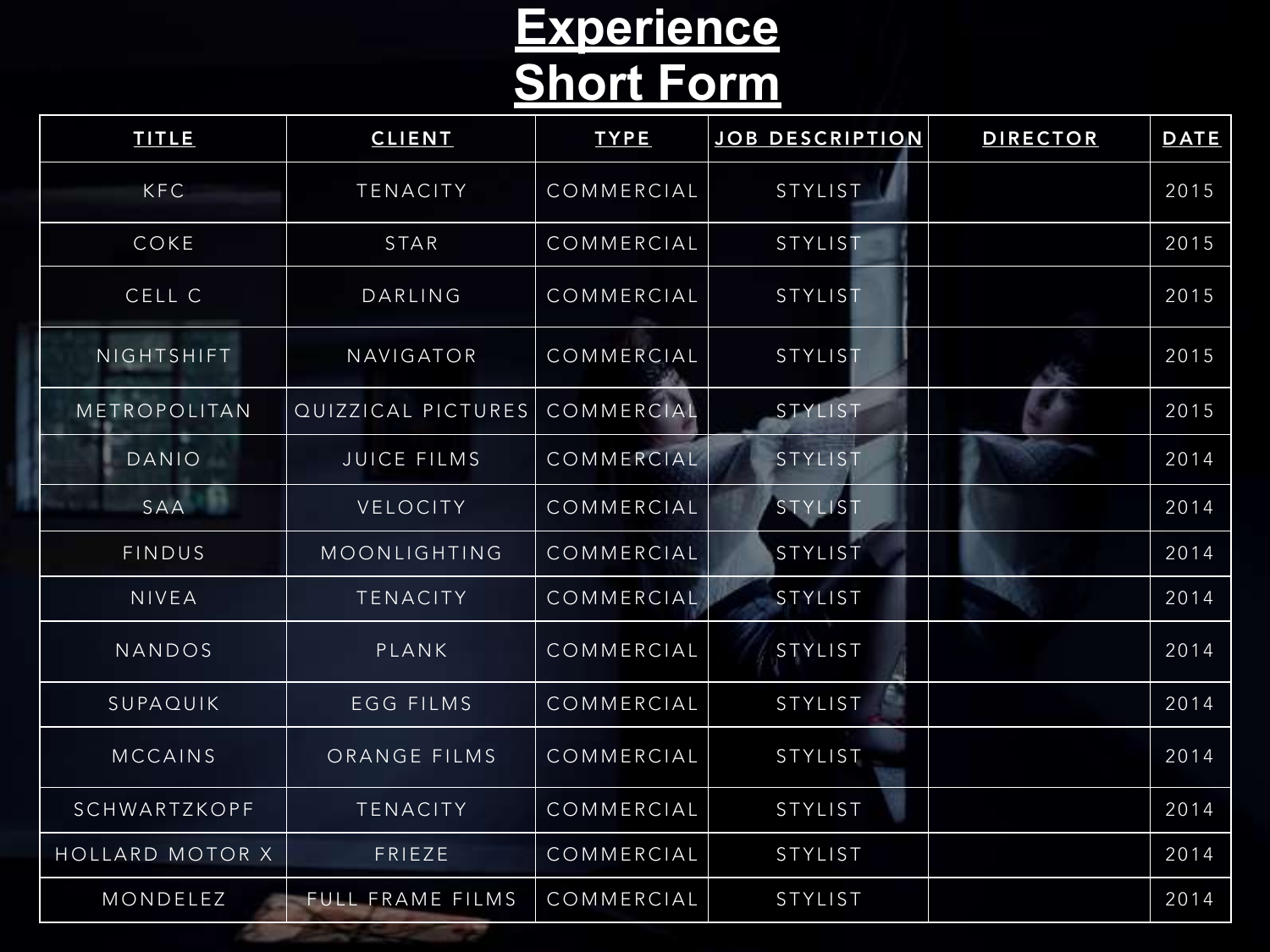| <b>TITLE</b>   | <b>CLIENT</b>              | <b>TYPE</b>  | JOB DESCRIPTION | <b>DIRECTOR</b> | <b>DATE</b> |
|----------------|----------------------------|--------------|-----------------|-----------------|-------------|
| PONDS          | <b>TENACITY</b>            | COMMERCIAL   | <b>STYLIST</b>  |                 | 2014        |
| BLUE ICE       | <b>TENACITY</b>            | COMMERCIAL   | <b>STYLIST</b>  |                 | 2014        |
| CARTRACK       | GIANT TRACKS               | COMMERCIAL   | STYLIST         |                 | 2014        |
| <b>GE</b>      | MIGRATE                    | COMMERCIAL   | STYLIST         |                 | 2014        |
| PROJECT M      | MOONLIGHTING               | COMMERCIAL   | STYLIST         |                 | 2014        |
| <b>DSTV</b>    | DARLING                    | COMMERCIAL   | STYLIST         |                 | 2014        |
| CARTRACK       | GIANT FILMS                | COMMERCIAL   | STYLIST         |                 | 2014        |
| PICK N PAY     | <b>BIOSCOPE</b>            | COMMERCIAL   | STYLIST         |                 | 2014        |
| PROJECT M      | MOONLIGHTING               | COMMERCIAL   | STYLIST         |                 | 2014        |
| VODACOM        | <b>HAMMARSMITH</b>         | COMMERCIAL   | <b>STYLIST</b>  |                 | 2014        |
| CONNIE F       | <b>FRIEZE</b>              | COMMERCIAL   | STYLIST         |                 | 2014        |
| STANDARD BANK  | GIANT FILMS                | COMMERCIAL   | <b>STYLIST</b>  |                 | 2014        |
| CRICKET SA     | THACKWELL AND<br>WHITTAKER | <b>EVENT</b> | <b>STYLIST</b>  |                 | 2014        |
| LIBERTY        | RIVERSTONE                 | COMMERCIAL   | STYLIST         |                 | 2014        |
| PROJECT PURPLE | DARLING                    | COMMERCIAL   | <b>STYLIST</b>  |                 | 2014        |